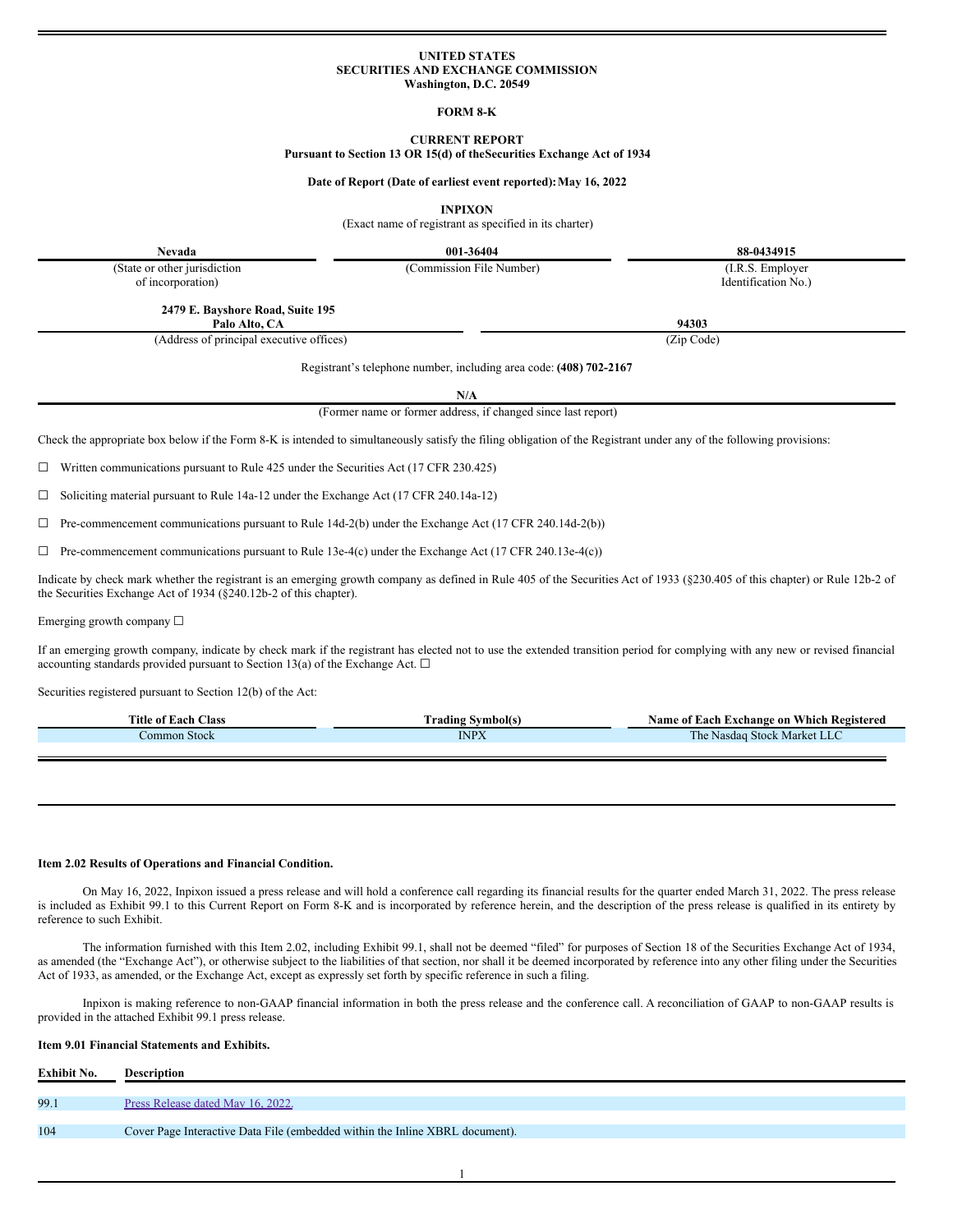# **SIGNATURE**

Pursuant to the requirements of the Securities Exchange Act of 1934, the registrant has duly caused this report to be signed on its behalf by the undersigned hereunto duly authorized.

# **INPIXON**

Name: Nadir Ali Title: Chief Executive Officer

Date: May 16, 2022 By: /s/ Nadir Ali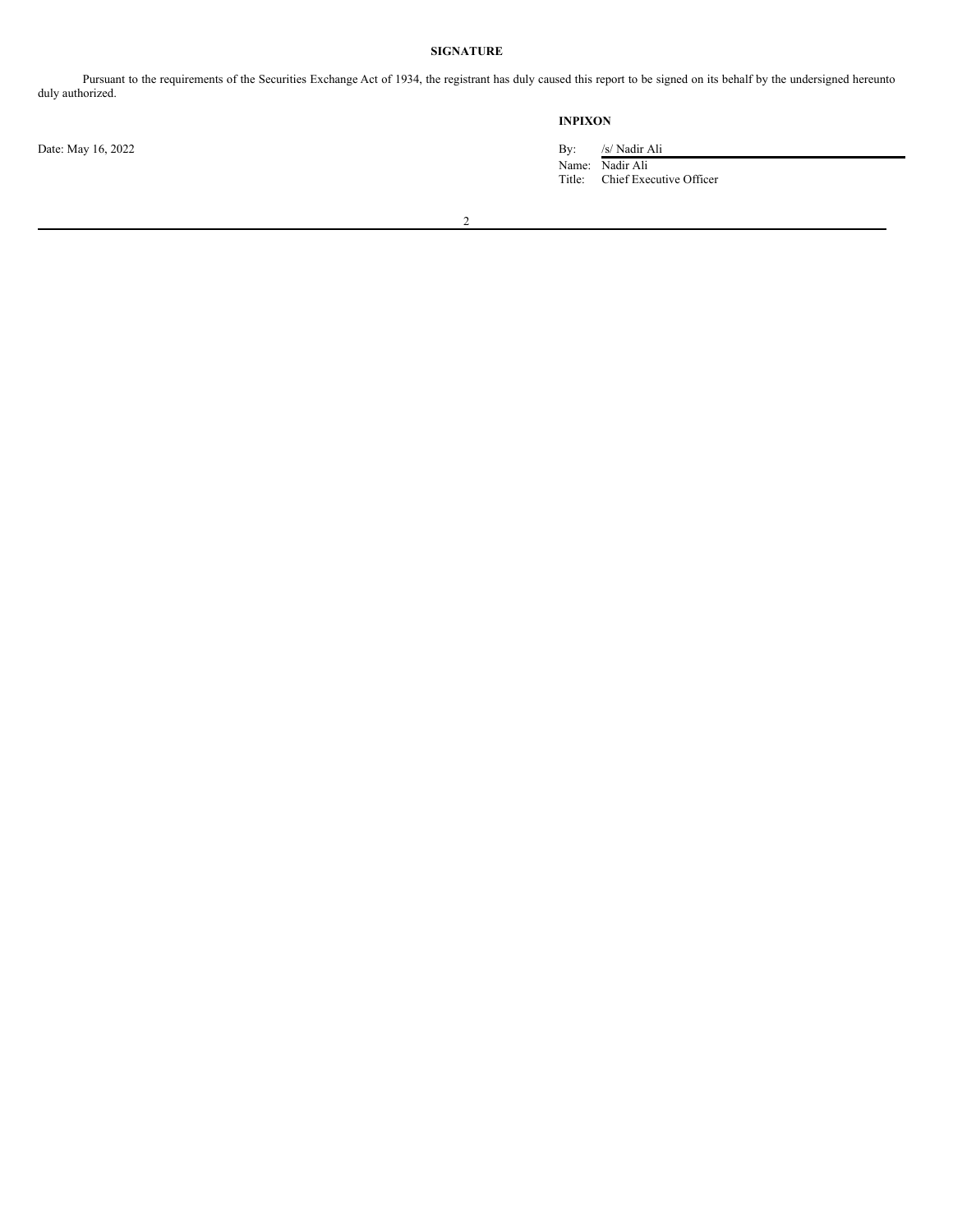# **inpix@n**

**News Release**

# **Inpixon Reports First Quarter 2022 Financial Results and Provides Business Update**

*Achieves 77% Increase in Revenue Versus the Same Period Last Year*

### *Conference Call to be Held Today at 4:30 p.m. Eastern Time*

PALO ALTO, Calif., May 16, 2022 /PRNewswire/ -- Inpixon® (Nasdaq: INPX), the Indoor Intelligence® company, today provided a business update and reported financial results for its 2022 first quarter ended March 31, 2022.

"I'm pleased to report that we continued our strong revenue growth in the first quarter of 2022, as illustrated by a 77% increase in revenue to \$5.2 million as compared to \$3.0 million for the same period in 2021," commented Nadir Ali, CEO of Inpixon. "This growth results from Inpixon's ability to continue to add household name-brand enterprise organizations to its Indoor Intelligence customer list. Our enterprise app platforms are designed to meet the needs of the modern organization, providing a smart, innovative and connected space with technologies that provide end-to-end logistics, management tools and analytics for the workplace, events, and customer experience programs. Our customers are choosing us because we can deliver an enterprise-level platform, rich with over 150 workplace features and partnerships that allow for over 75 enterprise software integrations.

We are at the forefront of delivering solutions that are focused on interconnectivity, automation and intelligence driven by better, more reliable data. With our breadth of hardware and software technologies, Inpixon is well positioned to take advantage of not only the market growth in hybrid workplaces, hybrid events and industrial automation but also the metaverse. Inpixon has the foundational technologies and skillsets -- in hardware design, software development, wireless communications, mapping, positioning, augmented reality, computer vision, 3D rendering, advanced visualizations, analytics, and artificial intelligence -- to ride the metaverse wave.

"Inpixon technologies are gaining broad recognition as a leader in the market, with numerous industry awards andmedia coverage. We believe we have a solid foundation for continued growth and look forward to expanding our partnerships with organizations that share a vision for driving change and reimagining workplace experiences," concluded Mr. Ali.

# **Recent Highlights:**

- Rebranded CXApp products to Inpixon Experience, Inpixon Events and Inpixon CX Briefing
- Secured multiple new contracts with Fortune 1000-ranked organizations
- Completed \$50 million registered direct offering
- Ranked number one for RTLS Use Case in 2022 Gartner® Critical Capabilities for Indoor Location Services report[1]



### **Financial Results**

Revenues for the three months ended March 31, 2022 were \$5.2 million compared to \$3.0 million for the comparable period in the prior year for an increase of approximately \$2.3 million, or approximately 77%. This increase is primarily attributable to the increase in Indoor Intelligence sales, particularly our enterprise app (CXApp) product line which was acquired during the second quarter of 2021 and the addition of the IIoT product line in the fourth quarter of 2021. Gross profit for the three months ended March 31, 2022, was \$3.8 million compared to \$2.1 million for the comparable period in the prior year, an increase of 86%. The gross profit margin for the three months ended March 31, 2022 was 73% compared to 70% for the three months ended March 31, 2021. Net income or loss attributable to stockholders of Inpixon three months ended March 31, 2022 was a loss of \$11.2 million compared to a loss of \$12.6 million for the comparable period in the prior year. This decrease in loss of approximately \$1.3 million was primarily attributable to increased gross profit of \$1.8 million, lower operating costs of \$0.6 million and higher non-controlling interest of \$0.4 million offset by the \$1.5 million unrealized loss on the Sysorex shares.

Non-GAAP Adjusted EBITDA for the three months ended March 31, 2022, was a loss of \$8.8 million compared to a loss of \$5.6 million for the prior year period. EBITDA is defined as net income (loss) before interest, provision for income taxes, and depreciation and amortization. Adjusted EBITDA is used by Inpixon management as a metric by which it manages the business. It is defined as EBITDA plus adjustments for other income or expense items, non-recurring items and other non-cash items including stockbased compensation.

Proforma non-GAAP net loss per basic and diluted common share for the three months ended March 31, 2022 was a loss of (\$0.07) compared to a loss of (\$0.08) per share for the prior year period. Proforma non-GAAP net income (loss) per share is used by Inpixon management as an evaluation tool as it manages the business and is defined as net income (loss) per basic and diluted share adjusted for non-cash items including stock-based compensation, amortization of intangibles and one-time charges and other adjustments including provision for valuation allowances, severance costs, acquisition costs and costs associated with public offerings.

## **Conference Call**

Inpixon management will host a conference call today at 4:30 PM Eastern Time to discuss the company's financial results for the first quarter ended March 31, 2022, as well as to review the company's corporate progress and other developments.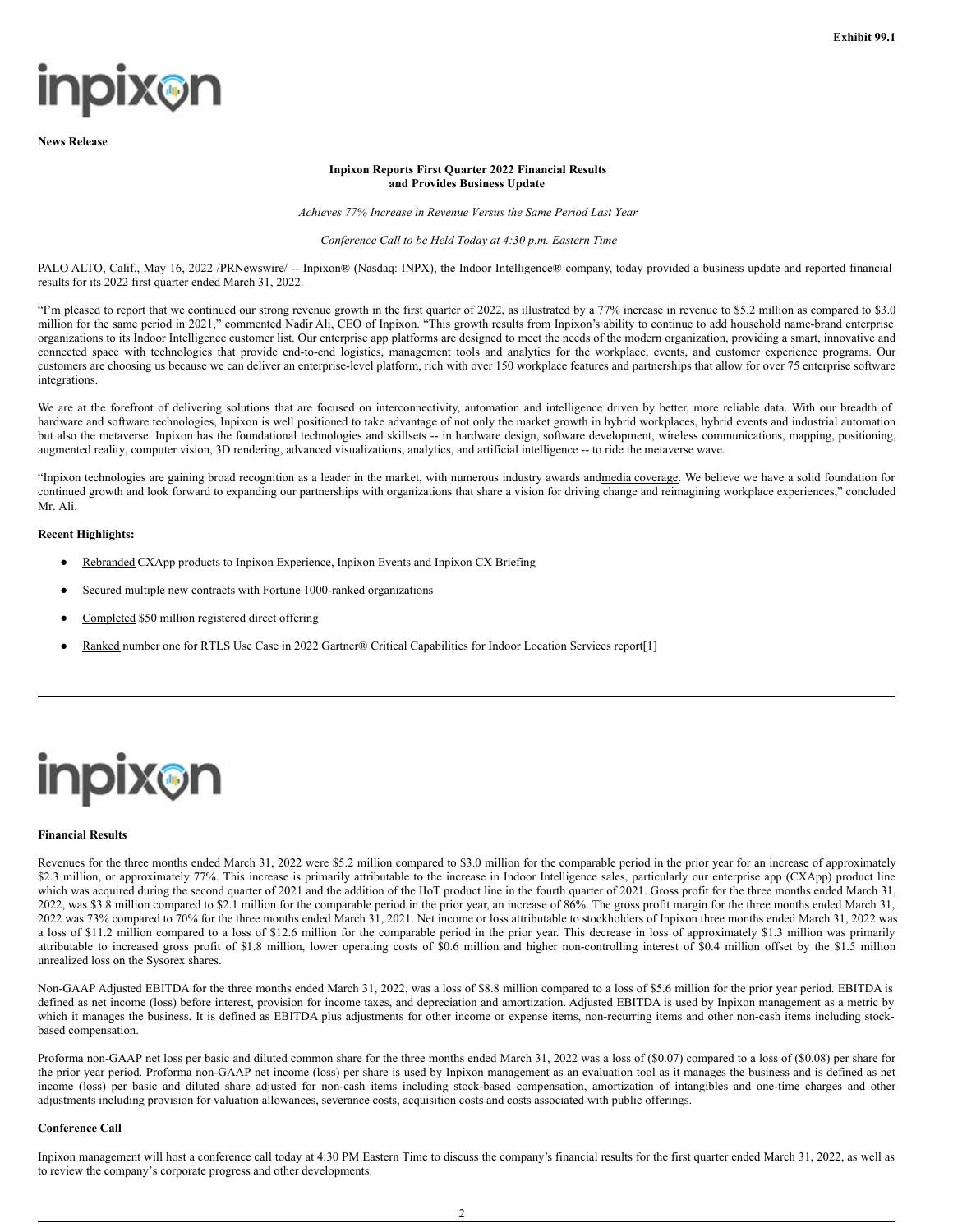# **inpix@n**

The conference call will be available via telephone by dialing toll-free 844-602-0380 for U.S. callers or +1 862-298-0970 for international callers. A webcast of the call may be accessed at https://www.webcaster4.com/Webcast/Page/2235/45553 or on the company's Investors section of the website: ir.inpixon.com.

Investors and other interested parties are invited to submit questions to management prior to the call's start via email to inpx@crescendo-ir.com.

A webcast replay will be available on the company's Investors section of the website (ir.inpixon.com) through May 16, 2023. A telephone replay of the call will be available approximately one hour following the call, through May 23, 2022, and can be accessed by dialing 877-481-4010 for U.S. callers or +1 919-882-2331 for international callers and entering conference ID: 45553.

[1] Gartner, Critical Capabilities for Indoor Location Services, Tim Zimmerman, Annette Zimmermann, 7 March 2022.

### **Gartner Disclaimer**

Gartner and Magic Quadrant are registered trademark and service mark of Gartner, Inc. and/or its affiliates in the U.S. and internationally and is used herein with permission. All rights reserved. Gartner does not endorse any vendor, product or service depicted in our research publications, and does not advise technology users to select only those vendors with the highest ratings or other designation. Gartner research publications consist of the opinions of Gartner research organization and should not be construed as statements of fact. Gartner disclaims all warranties, expressed or implied, with respect to this research, including any warranties of merchantability or fitness for a particular purpose.

#### **About Inpixon**

Inpixon® (Nasdaq: INPX) is the innovator of Indoor Intelligence®, delivering actionable insights for people, places and things. Combining the power of mapping, positioning and analytics, Inpixon helps to create smarter, safer, and more secure environments. The company's Indoor Intelligence and mobile app solutions are leveraged by a multitude of industries to optimize operations, increase productivity, and enhance safety. Inpixon customers can take advantage of industry leading location awareness, RTLS, workplace and hybrid event solutions, analytics, sensor fusion, IIoT and the IoT to create exceptional experiences and to do good with indoor data. For the latest insights, follow Inpixon on LinkedIn, and Twitter, and visit inpixon.com.

3



#### **Safe Harbor Statement**

All statements in this release that are not based on historical fact are "forward-looking statements" within the meaning of the Private Securities Litigation Reform Act of 1995 and the provisions of Section 27A of the Securities Act of 1933, as amended, and Section 21E of the Securities Exchange Act of 1934, as amended. While management has based any forward-looking statements included in this release on its current expectations, the information on which such expectations were based may change. These forward-looking statements rely on a number of assumptions concerning future events and are subject to a number of risks, uncertainties and other factors, many of which are outside of the control of Inpixon and its subsidiaries, which could cause actual results to materially differ from such statements. Such risks, uncertainties, and other factors include, but are not limited to, the fluctuation of economic conditions, the impact of COVID-19, global conflicts, inflation and other global events on Inpixon's results of operations and global supply chain constraints, Inpixon's ability to integrate the products and business from recent acquisitions into its existing business, the performance of management and employees, the regulatory landscape as it relates to privacy regulations and their applicability to Inpixon's technology, Inpixon's ability to maintain compliance with Nasdaq's minimum bid price requirement and other continued listing requirements, the ability to obtain financing if needed, competition, general economic conditions and other factors that are detailed in Inpixon's periodic and current reports available for review at sec.gov. Furthermore, Inpixon operates in a highly competitive and rapidly changing environment where new and unanticipated risks may arise. Accordingly, investors should not place any reliance on forward-looking statements as a prediction of actual results. *Inpixon disclaims any intention to, and undertakes no obligation to, update or revise forward-looking statements.*

#### **Non-GAAP Financial Measures**

Management believes that certain financial measures not in accordance with generally accepted accounting principles in the United States ("GAAP") are useful measures of operations. EBIDTA, Adjusted EBITDA and pro forma net loss per share are non-GAAP measures. Inpixon defines "EBITDA" as net income (loss) before interest, provision for (benefit from) income taxes, and depreciation and amortization. Management uses Adjusted EBITDA as a metric for which it manages the business, and Inpixon defines "Adjusted EBITDA" as EBITDA plus adjustments for other income or expense items, non-recurring items and non-cash items. Inpixon defines "pro forma net loss per share" as GAAP net loss per share adjusted for stock-based compensation, amortization of intangibles and one-time charges including loss on the exchange of debt for equity and provision for valuation allowances.

Management provides Adjusted EBITDA and pro forma net loss per share measures so that investors will have the same financial information that management uses, which may assist investors in assessing Inpixon's performance on a period-over-period basis. Adjusted EBITDA or pro forma net loss per share is not a measure of financial performance under GAAP, and should not be considered an alternative to net income (loss) or any other measure of performance under GAAP, or to cash flows from operating, investing or financing activities as an indicator of cash flows or as a measure of liquidity. Adjusted EBITDA and pro forma net loss per share have limitations as analytical tools and should not be considered either in isolation or as a substitute for analysis of Inpixon's results as reported under GAAP.

For more information on our non-GAAP financial measures and a reconciliation of GAAP to non-GAAP measures, please see the "Reconciliation of Non-GAAP Financial Measures" table accompanying this press release.

### **Inpixon Contacts**

**General inquiries:** Inpixon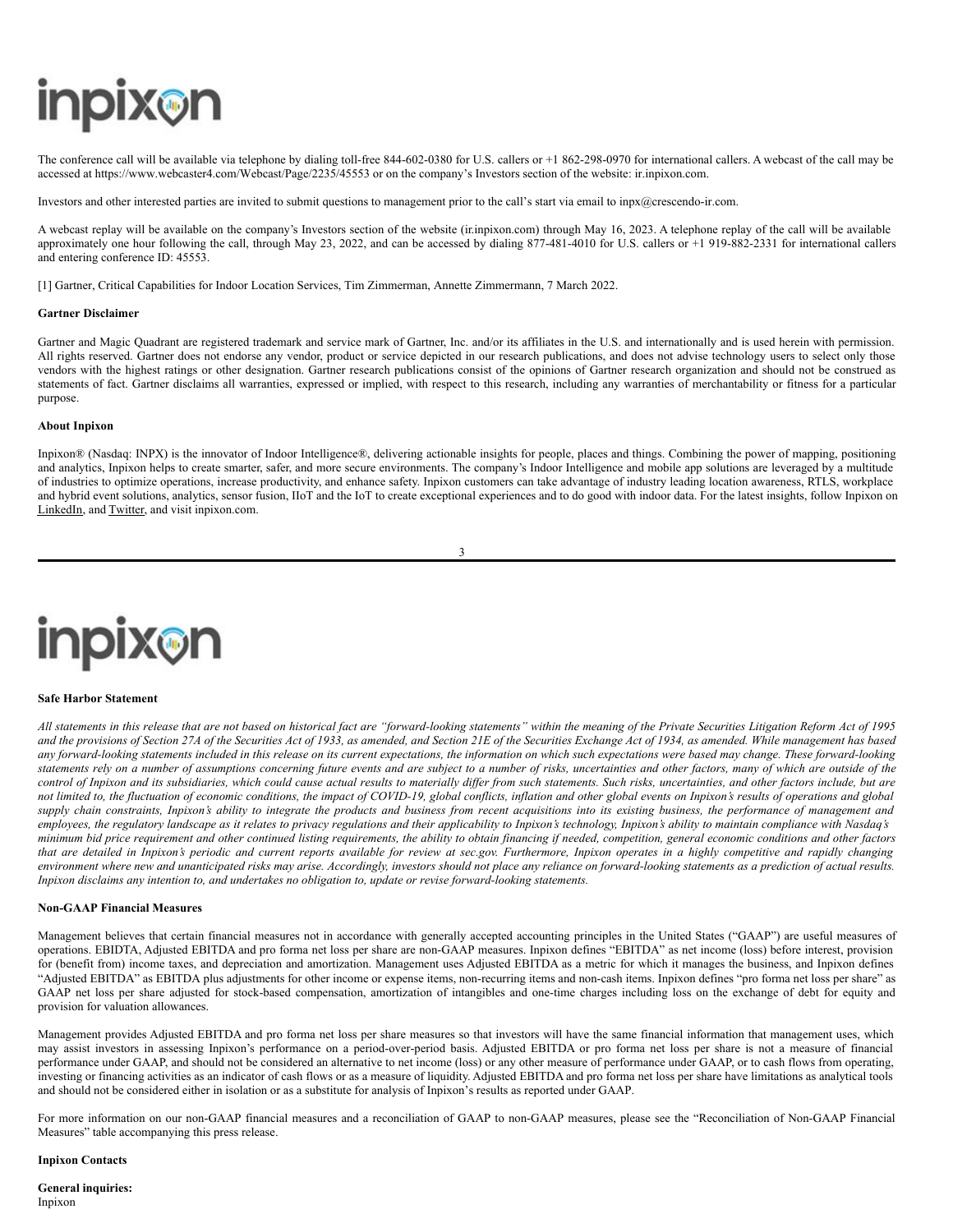<span id="page-4-0"></span>Email: marketing@inpixon.com Web: inpixon.com/contact-us

**Media relations:**

Offleash PR for Inpixon Email: inpixon@offleashpr.com

# **Investor relations:**

Crescendo Communications, LLC Tel: +1 212-671-1020 Email: INPX@crescendo-ir.com

4

# **INPIXON AND SUBSIDIARIES CONDENSED CONSOLIDATED BALANCE SHEETS (In thousands, except number of shares and par value data)**

|                                                                                                                                   |              | As of             |              |                      |  |
|-----------------------------------------------------------------------------------------------------------------------------------|--------------|-------------------|--------------|----------------------|--|
|                                                                                                                                   |              | March 31,<br>2022 |              | December 31,<br>2021 |  |
|                                                                                                                                   |              | (Unaudited)       |              | (Audited)            |  |
| <b>ASSETS</b>                                                                                                                     |              |                   |              |                      |  |
| <b>Current Assets</b>                                                                                                             |              |                   |              |                      |  |
| Cash and cash equivalents                                                                                                         | $\mathbb{S}$ | 60.852            | $\mathbb{S}$ | 52,480               |  |
| Accounts receivable, net of allowances of \$272 and \$272, respectively<br>Notes and other receivables                            |              | 3,454<br>284      |              | 3,218<br>321         |  |
| Inventory, net of reserve of \$438 and \$438, respectively                                                                        |              | 1,766             |              | 1,976                |  |
| Short-term investments                                                                                                            |              | 15,035            |              | 43,125               |  |
| Prepaid assets and other current assets                                                                                           |              | 8,474             |              | 4,842                |  |
| <b>Total Current Assets</b>                                                                                                       |              | 89,865            |              | 105,962              |  |
|                                                                                                                                   |              |                   |              |                      |  |
| Property and equipment, net                                                                                                       |              | 1,412             |              | 1,442                |  |
| Operating lease right-of-use asset, net                                                                                           |              | 1,558             |              | 1,736                |  |
| Software development costs, net                                                                                                   |              | 1,688             |              | 1,792                |  |
| Investment in Equity Securities                                                                                                   |              | 335               |              | 1,838                |  |
| Long-term investments                                                                                                             |              | 2,500             |              | 2,500                |  |
| Intangible assets, net                                                                                                            |              | 32,002            |              | 33,478               |  |
| Goodwill                                                                                                                          |              | 7,656             |              | 7,672                |  |
| Other assets                                                                                                                      |              | 209               |              | 253                  |  |
| <b>Total Assets</b>                                                                                                               | \$           | 137,225           | \$           | 156,673              |  |
|                                                                                                                                   |              |                   |              |                      |  |
| <b>LIABILITIES AND STOCKHOLDERS' EQUITY</b>                                                                                       |              |                   |              |                      |  |
| <b>Current Liabilities</b>                                                                                                        |              |                   |              |                      |  |
| Accounts payable<br><b>Accrued liabilities</b>                                                                                    | $\mathbb S$  | 1,066             | $\mathbb{S}$ | 2,414                |  |
|                                                                                                                                   |              | 3,863             |              | 10,665               |  |
| Operating lease obligation, current                                                                                               |              | 619               |              | 643                  |  |
| Deferred revenue<br>Short-term debt                                                                                               |              | 4,133             |              | 4,805                |  |
|                                                                                                                                   |              | 2,411             |              | 3,490                |  |
| Acquisition liability                                                                                                             |              | 3,436             |              | 5,114                |  |
| <b>Total Current Liabilities</b>                                                                                                  |              | 15,528            |              | 27,131               |  |
| <b>Long Term Liabilities</b>                                                                                                      |              |                   |              |                      |  |
| Operating lease obligations, noncurrent                                                                                           |              | 982               |              | 1,108                |  |
| Other liabilities, noncurrent                                                                                                     |              | 28                |              | 28                   |  |
| Acquisition liability, noncurrent                                                                                                 |              | 110               |              | 220                  |  |
| <b>Total Liabilities</b>                                                                                                          |              | 16,648            |              | 28,487               |  |
|                                                                                                                                   |              |                   |              |                      |  |
| <b>Commitments and Contingencies</b>                                                                                              |              |                   |              |                      |  |
| <b>Mezzanine Equity</b>                                                                                                           |              |                   |              |                      |  |
| Series 7 Convertible Preferred Stock - 58,750 shares authorized; zero and 49,250 issued and outstanding as of March 31, 2022 and  |              |                   |              |                      |  |
| December 31, 2021, respectively.                                                                                                  |              | Ξ.                |              | 44,695               |  |
| Series 8 Convertible Preferred Stock - 53,197.7234 shares authorized; 53,197.7234 and zero issued and outstanding as of March 31, |              |                   |              |                      |  |
| 2022 and December 31, 2021, respectively. (Liquidation preference of \$53,197,723)                                                |              | 43,173            |              |                      |  |
| <b>Stockholders' Equity</b>                                                                                                       |              |                   |              |                      |  |
| Preferred Stock - \$0.001 par value; 5,000,000 shares authorized;                                                                 |              |                   |              |                      |  |
| Series 4 Convertible Preferred Stock - 10,415 shares authorized;                                                                  |              |                   |              |                      |  |
| 1 issued, and 1 outstanding as of March 31, 2022 and December 31, 2021, respectively;                                             |              |                   |              |                      |  |
| Series 5 Convertible Preferred Stock - 12,000 shares authorized;                                                                  |              |                   |              |                      |  |
| 126 issued, and 126 outstanding as of March 31, 2022 and December 31, 2021, respectively.                                         |              |                   |              |                      |  |
| Common Stock - \$0.001 par value; 2,000,000,000 shares authorized;                                                                |              |                   |              |                      |  |
| 152,476,356 and 124,440,924 issued and 152,476,355 and 124,440,923 outstanding as of March 31, 2022 and December 31, 2021,        |              |                   |              |                      |  |
| respectively.                                                                                                                     |              | 152               |              | 124                  |  |
| Additional paid-in capital                                                                                                        |              | 338,183           |              | 332,639              |  |
| Treasury stock, at cost, 1 share                                                                                                  |              | (695)             |              | (695)                |  |
| Accumulated other comprehensive income                                                                                            |              | (58)              |              | 44                   |  |
| Accumulated deficit                                                                                                               |              | (261, 535)        |              | (250, 309)           |  |
| Stockholders' Equity Attributable to Inpixon                                                                                      |              | 76,047            |              | 81,803               |  |
|                                                                                                                                   |              |                   |              |                      |  |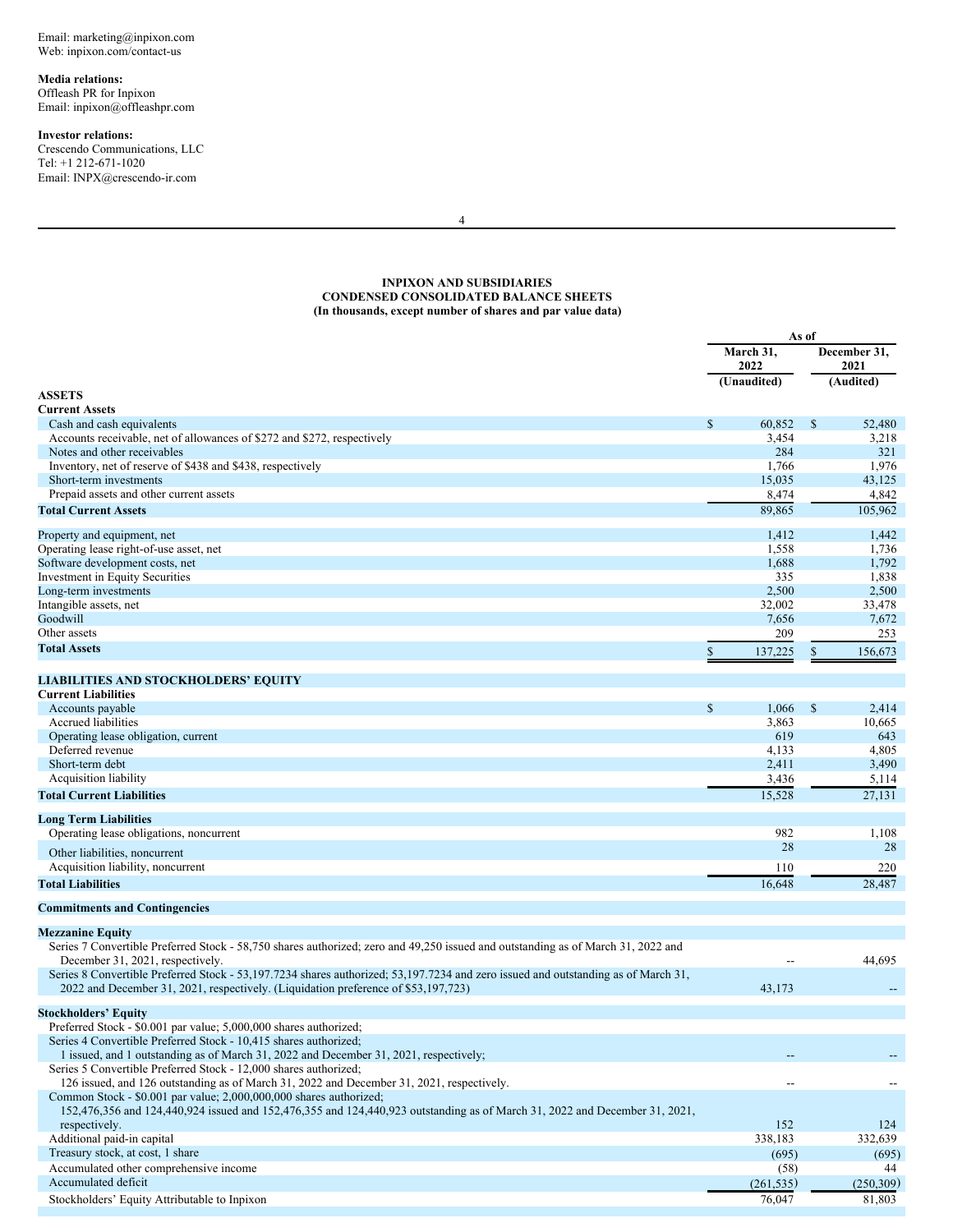| Non-controlling interest                                            | 1,357   | 1,688   |
|---------------------------------------------------------------------|---------|---------|
| <b>Total Stockholders' Equity</b>                                   | 77.404  | 83,491  |
| <b>Total Liabilities, Mezzanine Equity and Stockholders' Equity</b> | 137,225 | 156,673 |
|                                                                     |         |         |

## **INPIXON AND SUBSIDIARIES CONDENSED CONSOLIDATED STATEMENTS OF OPERATIONS AND COMPREHENSIVE LOSS (In thousands, except per share data)**

|                                                                                                                 |              | <b>For the Three Months</b><br>March 31. |               |                          |  |
|-----------------------------------------------------------------------------------------------------------------|--------------|------------------------------------------|---------------|--------------------------|--|
|                                                                                                                 |              | 2022                                     |               | 2021                     |  |
|                                                                                                                 |              | (Unaudited)                              |               |                          |  |
| <b>Revenues</b>                                                                                                 | $\mathbf S$  | 5,231                                    | $\mathbb{S}$  | 2,954                    |  |
| <b>Cost of Revenues</b>                                                                                         |              | 1,386                                    |               | 884                      |  |
| <b>Gross Profit</b>                                                                                             |              | 3,845                                    |               | 2,070                    |  |
| <b>Operating Expenses</b>                                                                                       |              |                                          |               |                          |  |
| Research and development                                                                                        |              | 4.085                                    |               | 2,708                    |  |
| Sales and marketing                                                                                             |              | 2,276                                    |               | 1,639                    |  |
| General and administrative                                                                                      |              | 6,105                                    |               | 9,171                    |  |
| Acquisition related costs                                                                                       |              | 121                                      |               | 470                      |  |
| Amortization of intangibles                                                                                     |              | 1,322                                    |               | 502                      |  |
| <b>Total Operating Expenses</b>                                                                                 |              | 13,909                                   |               | 14,490                   |  |
| <b>Loss from Operations</b>                                                                                     |              | (10,064)                                 |               | (12, 420)                |  |
| <b>Other Income (Expense)</b>                                                                                   |              |                                          |               |                          |  |
| Interest expense, net                                                                                           |              | $\overline{2}$                           |               | (349)                    |  |
| Loss on exchange of debt for equity                                                                             |              | $\overline{a}$                           |               | (30)                     |  |
| Benefit (provision) for valuation allowance on related party loan - held for sale                               |              | цL,                                      |               | (117)                    |  |
| Other income                                                                                                    |              | 108                                      |               | 386                      |  |
| Unrealized loss on equity securities                                                                            |              | (1, 503)                                 |               | $\overline{\phantom{a}}$ |  |
| <b>Total Other Income (Expense)</b>                                                                             |              | (1, 393)                                 |               | (110)                    |  |
| Net Loss, before tax                                                                                            |              | (11, 457)                                |               | (12, 530)                |  |
| Income tax provision                                                                                            |              | (100)                                    |               | (9)                      |  |
| <b>Net Loss</b>                                                                                                 |              | (11, 557)                                |               | (12, 539)                |  |
| Net (Loss) Income Attributable to Non-controlling Interest                                                      |              | (346)                                    |               | 18                       |  |
|                                                                                                                 |              |                                          |               |                          |  |
| Net Loss Attributable to Stockholders of Inpixon<br>Accretion of Series 7 preferred stock                       |              | (11,211)<br>(4, 555)                     |               | (12, 557)                |  |
| Accretion of Series 8 Preferred Stock                                                                           |              | (548)                                    |               |                          |  |
| Deemed dividend for the modification related to Series 8 Preferred Stock                                        |              | (2,627)                                  |               |                          |  |
| Deemed contribution for the modification related to Warrants issued in connection with Series 8 Preferred Stock |              | 1,469                                    |               | $\overline{a}$           |  |
| Amortization premium- modification related to Series 8 Prefered Stock                                           |              | 110                                      |               | $\overline{\phantom{a}}$ |  |
| <b>Net Loss Attributable to Common Stockholders</b>                                                             |              | (17,362)                                 | \$            | (12, 557)                |  |
|                                                                                                                 |              |                                          |               |                          |  |
| <b>Net Loss Per Share - Basic and Diluted</b>                                                                   |              | (0.13)                                   | \$            | (0.16)                   |  |
| <b>Weighted Average Shares Outstanding</b>                                                                      |              |                                          |               |                          |  |
| <b>Basic and Diluted</b>                                                                                        |              | 138,502,493                              |               | 78,942,697               |  |
|                                                                                                                 |              |                                          |               |                          |  |
| <b>Comprehensive Loss</b>                                                                                       |              |                                          |               |                          |  |
| Net Loss                                                                                                        | $\mathbb{S}$ | (11, 557)                                | $\mathcal{S}$ | (12, 539)                |  |
| Unrealized foreign exchange loss from cumulative translation adjustments                                        |              | (102)                                    |               | (671)                    |  |
| <b>Comprehensive Loss</b>                                                                                       | \$           | (11,659)                                 | \$            | (13,210)                 |  |
|                                                                                                                 |              |                                          |               |                          |  |

6

**INPIXON AND SUBSIDIARIES CONDENSED CONSOLIDATED STATEMENTS OF CASH FLOWS (In thousands)**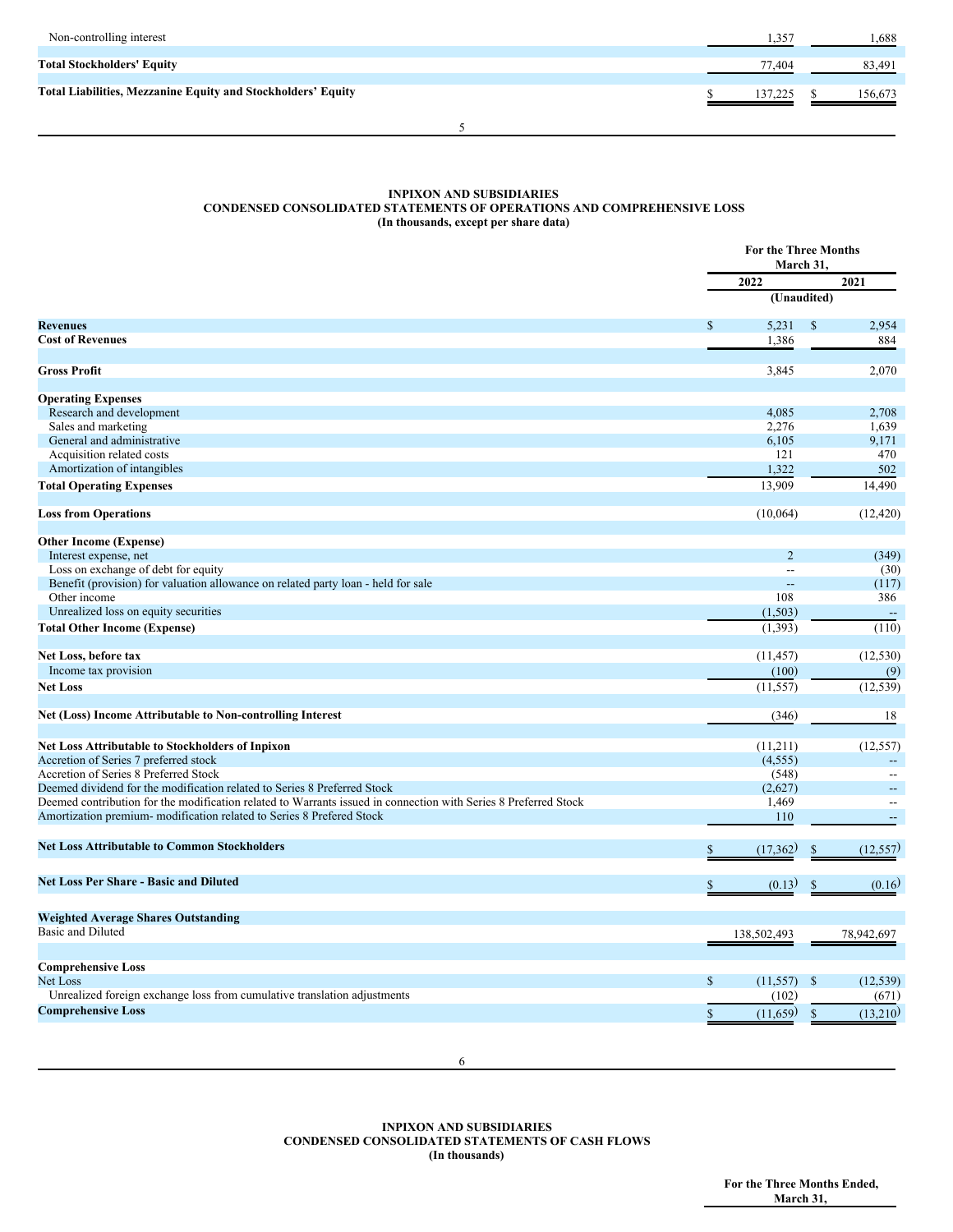|                                                                             | 2022                     | 2021                                     |
|-----------------------------------------------------------------------------|--------------------------|------------------------------------------|
|                                                                             |                          | (Unaudited)                              |
| <b>Cash Flows Used In Operating Activities</b>                              |                          |                                          |
| Net loss                                                                    | $(11,557)$ \$<br>\$      | (12, 539)                                |
| Adjustments to reconcile net loss to net cash used in operating activities: |                          |                                          |
| Depreciation and amortization                                               | 317                      | 293                                      |
| Amortization of intangible assets                                           | 1,489                    | 650                                      |
| Amortization of right of use asset                                          | 169                      | 181                                      |
| Stock based compensation                                                    | 1,533                    | 5,096                                    |
| Earnout payment expense                                                     | (2,827)                  | $\overline{\phantom{a}}$                 |
| Loss on exchange of debt for equity                                         | $- -$                    | 30                                       |
| Amortization of debt discount                                               | $\qquad \qquad -$        | 224                                      |
| Related party note, gain on foreign currency transaction                    | $\overline{\phantom{a}}$ | (363)                                    |
| Unrealized gain on note                                                     | (167)                    | $\overline{\phantom{a}}$                 |
| Provision for the valuation allowance for held for sale loan                | $\overline{\phantom{a}}$ | 117                                      |
| Income tax expense                                                          | $\sim$                   | 9                                        |
| Unrealized loss on equity securities<br>Other                               | 1,503<br>146             | $\hspace{0.05cm}$ – $\hspace{0.05cm}$    |
|                                                                             |                          | $\overline{\phantom{a}}$                 |
| Changes in operating assets and liabilities:                                |                          |                                          |
| Accounts receivable and other receivables                                   | (239)                    | 426                                      |
| Inventory                                                                   | 181                      | (279)                                    |
| Prepaid expenses and other current assets                                   | (3,607)                  | 135                                      |
| Other assets                                                                | 41                       | (227)                                    |
| Accounts payable                                                            | (1,345)                  | 480                                      |
| <b>Accrued liabilities</b>                                                  | (109)                    | 421                                      |
| Income tax liabilities                                                      | (40)                     | $\overline{\phantom{a}}$                 |
| Deferred revenue                                                            | (666)                    | (235)                                    |
| Operating lease obligation                                                  | (141)                    | (176)                                    |
| Other liabilities                                                           |                          | 96                                       |
| <b>Net Cash Used in Operating Activities</b>                                | $\mathbb{S}$<br>(15,319) | <sup>\$</sup><br>(5,661)                 |
| <b>Cash Flows Used in Investing Activities</b>                              |                          |                                          |
| Purchase of property and equipment                                          | (81)                     | (109)                                    |
| Purchases of capitalized software                                           | (107)                    | (253)                                    |
| Investments in short term investments                                       | $\perp$                  | (42,059)                                 |
| Sales of treasury bills                                                     | 28,001                   |                                          |
| Purchase of Systat licensing agreement                                      |                          | (900)                                    |
| Net Cash Provided By (Used in) Investing Activities                         | $\mathbb{S}$<br>27,813   | \$<br>(43, 321)                          |
|                                                                             |                          |                                          |
| <b>Cash From Financing Activities</b>                                       |                          |                                          |
| Net proceeds from issuance of preferred stock and warrants                  | $\mathbb{S}$<br>46.906   | $\mathbb{S}$<br>$\overline{\phantom{a}}$ |
| Net proceeds from issuance of common stock and warrants                     | $-$                      | 77,853                                   |
| Cash paid for redemption of preferred stock series 7                        | (49,250)                 | $\overline{\phantom{a}}$                 |
| Restricted stock forfeiture for settlement of employee taxes                | (336)                    | $\overline{\phantom{a}}$                 |
| Loans to related party                                                      | $\overline{\phantom{a}}$ | (117)                                    |
| Net proceeds from promissory notes                                          | 364                      | $\overline{\phantom{a}}$                 |
| Repayment of CXApp acquisition liability                                    | (1,787)                  |                                          |
| Repayment of acquisition liability to Locality shareholders                 | $\overline{\phantom{a}}$ | (467)                                    |
| Net Cash (Used In) Provided By Financing Activities                         | \$<br>$(4,103)$ \$       | 77,269                                   |
| <b>Effect of Foreign Exchange Rate on Changes on Cash</b>                   | (19)                     | (10)                                     |
| Net Increase in Cash and Cash Equivalents                                   | 8,372                    | 28,277                                   |
|                                                                             | 52,480                   | 17,996                                   |
| Cash and Cash Equivalents - Beginning of period                             |                          |                                          |

# **Reconciliation of Non-GAAP Financial Measures:**

|                                                                                                                 |    | For the Three Months Ended,<br>March 31, |           |  |  |  |
|-----------------------------------------------------------------------------------------------------------------|----|------------------------------------------|-----------|--|--|--|
| (In thousands)                                                                                                  |    | 2022                                     | 2021      |  |  |  |
| Net loss attributable to common stockholders                                                                    | S. | $(17,362)$ \$                            | (12, 557) |  |  |  |
| Adjustments:                                                                                                    |    |                                          |           |  |  |  |
| Non-recurring one-time charges:                                                                                 |    |                                          |           |  |  |  |
| Loss on exchange of debt for equity                                                                             |    |                                          | 30        |  |  |  |
| Provision for valuation allowance on held for sale loan                                                         |    |                                          | 117       |  |  |  |
| Unrealized loss on equity securities                                                                            |    | 1,503                                    |           |  |  |  |
| Acquisition transaction/financing costs                                                                         |    | 121                                      | 470       |  |  |  |
| Earnout compensation benefit                                                                                    |    | (2,827)                                  |           |  |  |  |
| Accretion of series 7 preferred stock                                                                           |    | 4,555                                    |           |  |  |  |
| Accretion of series 8 preferred stock                                                                           |    | 548                                      |           |  |  |  |
| Deemed dividend for the modification related to Series 8 Preferred Stock                                        |    | 2,627                                    |           |  |  |  |
| Deemed contribution for the modification related to warrants issued in connection with Series 8 Preferred Stock |    | (1, 469)                                 |           |  |  |  |
| Amortization premium-modification related to Series 8 Prefered Stock                                            |    | (110)                                    |           |  |  |  |
| Professional service fees                                                                                       |    | 8                                        | 349       |  |  |  |